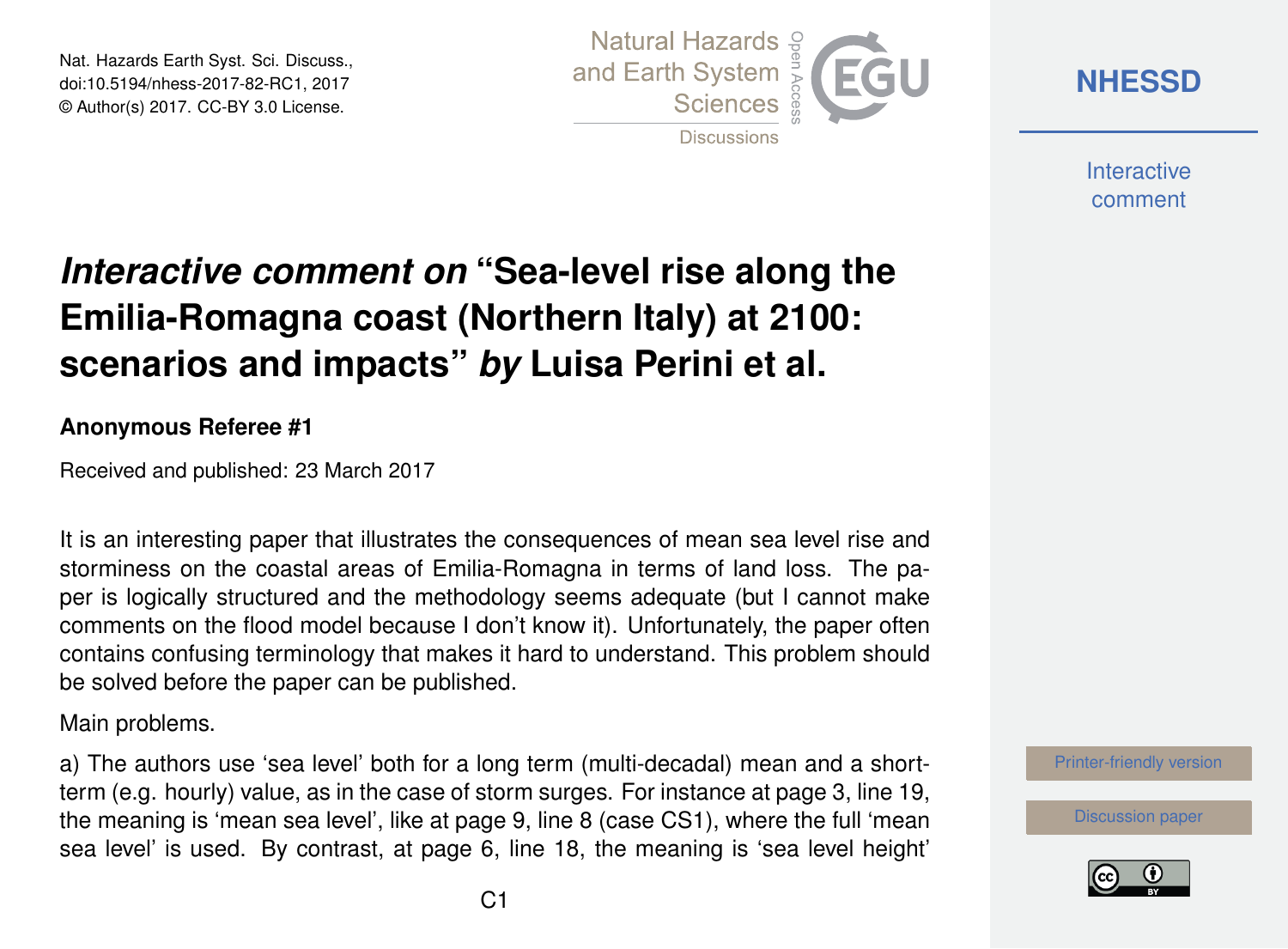relative to a known reference. As another example, at page 10, line 5, the authors only consider storm surges, while case CS2 also includes the wave effect. Definitions should be clear and used consistently. Note that Sect. 2.2 should involve the 'mean sea level'.

b) The use of 'wave' is also often unclear. For instance, 'storm waves' at page 6, line 19 are clearly wind waves, while 'meteo-marine wave' and 'specific waves' (same page, line 30) are undefined. Please specify when wind waves or any other wave type are involved.

c) The authors deal with both storm surges and wind waves (case CS2). Sect. 2.3 is devoted to storm surges, but something about wind waves is also included. This is confusing because the role of wind waves is first mentioned explicitly only at page 10, line 16. The authors might consider to deal with storminess in general, that is both storm surges and wind waves (see page 8, line 23), and introduce the subject accordingly.

Specific comments.

Page 1, line 1: Are there any reasons to neglect natural land subsidence?

Page 1, line 13: Please clarify that '(in\_CoastFlood)' is the name of the model. The missing reference, the different typos and the brackets are confusing.

Page 4, Lines 15-16: 'some cases . . . sometimes' is redundant.

Pages 5-6, Sect. 2.2: The discussion of mean sea-level changes over thousands of years is not crucial for present and future variations. By contrast, there is no discussion on the mean sea level variations during the last 100 years or so, when also anthropogenic subsidence occurred.

Page 6, lines 17, 30: The exact meaning of 'meteo-marine' is unclear in this context. I guess that the authors mean 'the sea level changes component related to the atmospheric forcing', which includes both wind and atmospheric pressure (not men**[NHESSD](http://www.nat-hazards-earth-syst-sci-discuss.net/)**

**Interactive** comment

[Printer-friendly version](http://www.nat-hazards-earth-syst-sci-discuss.net/nhess-2017-82/nhess-2017-82-RC1-print.pdf)

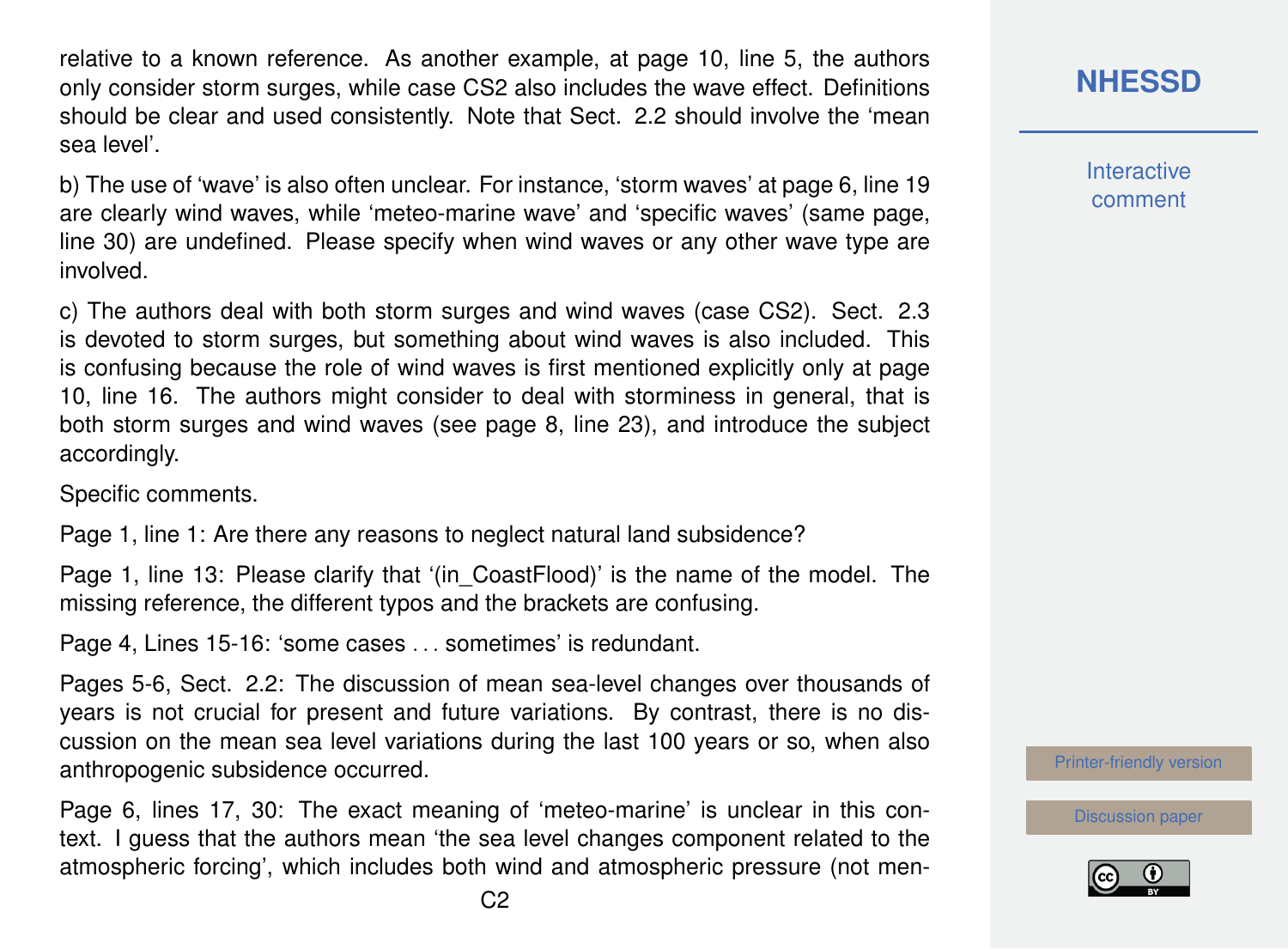tioned). This component is the 'residual sea level' also known as the 'meteorological tide'. Moreover, is this the 'non-tidal residual' at line 26?

Page 6, line 27: Please quote the reference to which the reported heights are measured.

Page 6, lines 29-31: Unclear. I understand (but I am not sure) that the observed sea level can differ from the forecast represented by the astronomical tide plus the residual sea level ('meteo-marine wave' is bad terminology). The difference does not occur because of local morphology and specific waves, but because the model used for the predictions is not good enough. For instance, it may not include the correct basin bathymetry and coastal morphology, or the atmospheric forcing is too coarse. Anyway, the sentences can be dropped.

Page 6, line 32: Both waves and tides are mentioned. It is not clear what 'tides' mean here.

Page 7, line 6: Do the authors mean Adriatic instead of Italy?

Page 8, line 5: Unclear sentence. What are 'the E-R coast values'?

Page 9, line 14: The IPCC mean sea level rise projections are made for 2081-2100 (central year 2090.5) relative to 1986-2005 (central year 1995.5) (page 7, line 26), that is a 95-year time period, but the authors use a 85-year period. Is that a mistype?

Page 12, line 9: Is 'sea-level component' quoted in comparison to subsidence? Please clarify.

Page 14, line 29: Does the model include wind waves set up? These are not mentioned here, while they seem to have been at Page 10, line 16, when they are distinct from the surge.

Page 15, line 33: The authors should not only say that subsidence rates are assumed unchanged in the 21st century, but also the storminess characteristic.

## **[NHESSD](http://www.nat-hazards-earth-syst-sci-discuss.net/)**

**Interactive** comment

[Printer-friendly version](http://www.nat-hazards-earth-syst-sci-discuss.net/nhess-2017-82/nhess-2017-82-RC1-print.pdf)